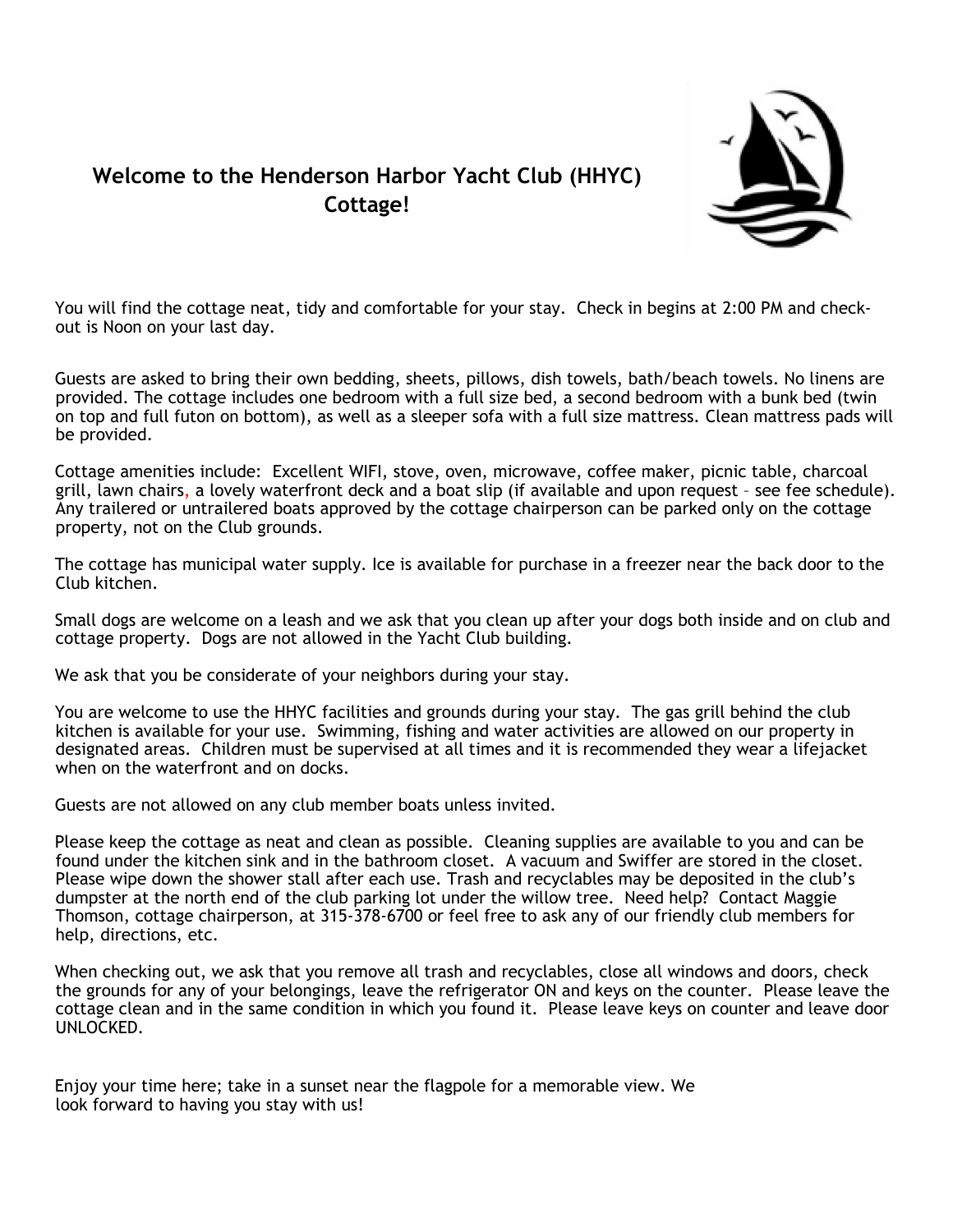## **HHYC Cottage Rental Rates and Policies**

| <b>Peak Season Rates</b>    | <b>Club Member Rates</b>                       | <b>Non-Member Rates</b> |  |  |
|-----------------------------|------------------------------------------------|-------------------------|--|--|
| Monthly                     | Upon Request                                   | <b>Upon Request</b>     |  |  |
| Weekly                      | \$800                                          | \$1000                  |  |  |
| Daily                       | \$120                                          | \$150                   |  |  |
| Occupancy over 4 guests     | \$100 per person/week                          | \$100 per person/week   |  |  |
| Small Dog*                  | \$75 per week                                  | \$100 per week          |  |  |
| Boat Dockage (if available) | \$1/ft/day (if less than 7 days) or \$100/week |                         |  |  |

#### **Peak Season**: (**5/14/2022 – 9/10/2022)**

#### **Off-Peak Season**: (**4/16/2022 – 5/13/2022, 9/11/2022 – 10/29/2022)**

| <b>Off-Peak Season Rates</b> | <b>Club Member Rates</b>                       | <b>Non-Member Rates</b> |  |  |
|------------------------------|------------------------------------------------|-------------------------|--|--|
| Monthly                      | Upon Request                                   | <b>Upon Request</b>     |  |  |
| Weekly                       | \$700                                          | \$900                   |  |  |
| Daily                        | \$120                                          | \$140                   |  |  |
| Occupancy over 4 guests      | \$100 per person/week<br>\$100 per person/week |                         |  |  |
| Small Dog*                   | \$75 per week                                  | \$100 per week          |  |  |
| Boat Dockage (if available)  | \$1/ft/day (if less than 7 days) or \$100/week |                         |  |  |

\*Dogs over 40 lbs subject to approval. Other pets are subject to approval.

**Arrivals and Departures:** The rental week starts at 2:00 PM Sunday and ends at Noon the following Sunday. You are expected to leave the cottage in the condition you found it. We appreciate your cooperation so that each guest may experience a clean and properly prepared cottage and we can keep our rates reasonable.

**Reservations and Payment:** For reservations, view the cottage calendar [\(https://hendersonharboryc.com/page-18185\)](https://hendersonharboryc.com/page-18185) for available dates. Submit completed rental form (following pages) and deposit of \$300 to:

#### HHYC PO Box 465 Henderson Harbor, NY 13651

Make checks payable to "Henderson Harbor Yacht Club" and indicate "for cottage rental" on the memo line. **The balance of all rentals must be paid by June 1st** Any questions? Contact **Maggie Thomson 315- 378-6700.** Please note: Reservations must include a deposit in order to be secured.

**Cancellations:** Deposits are nonrefundable but can be applied to your next reservation in the same season. Contact Suzanne Gervais [\(hhyc.treasurer@gmail.com\)](mailto:hhyc.treasurer@gmail.com) for cancellations. Please note: for the 2022 season, deposits may be refunded due to illness related to COVID-19.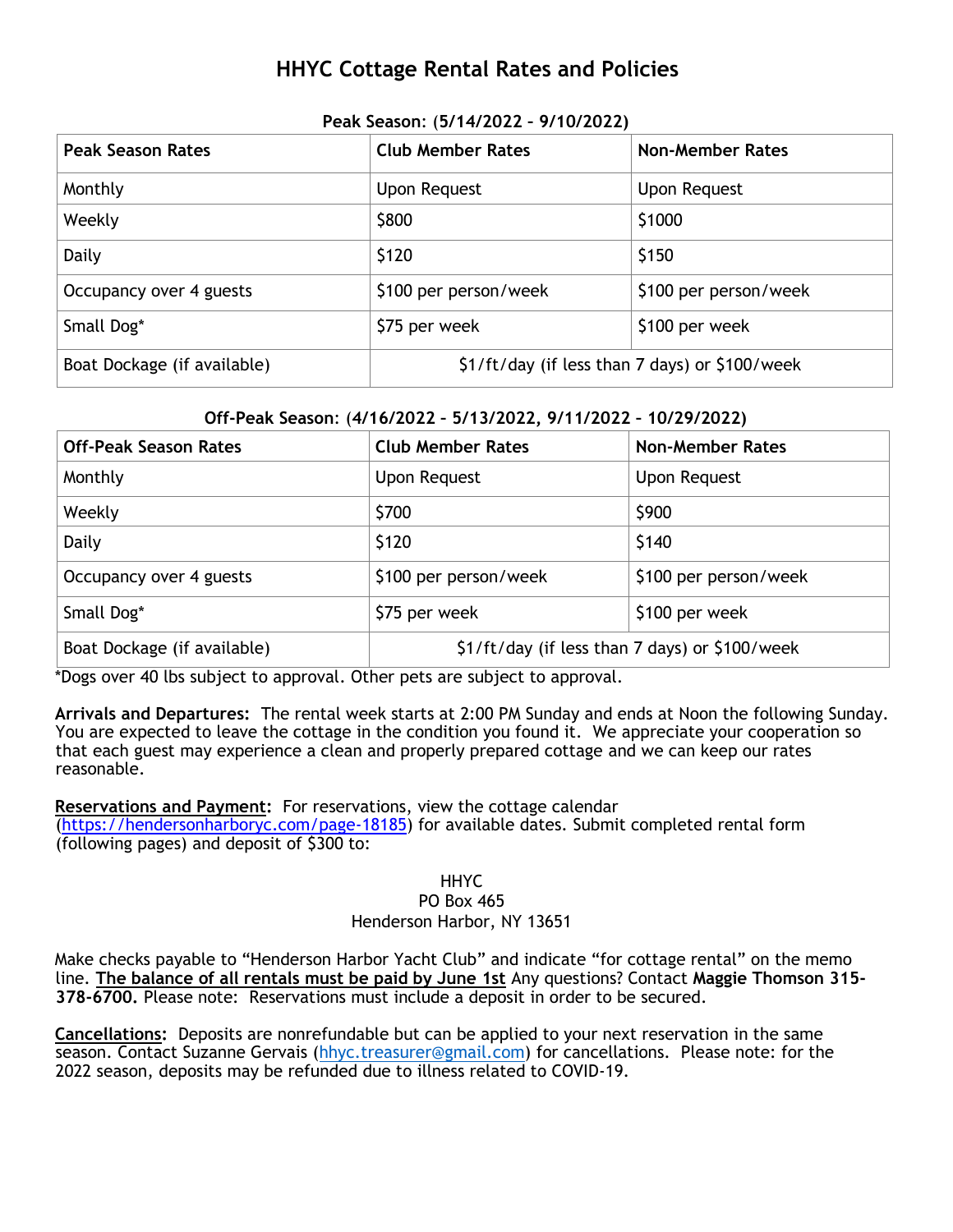# **HHYC Cottage Renters/Occupants Information Form**

Please read the information sheet and rates/policies. Complete this form, sign and submit with your deposit. (Signature required of only one occupant. Must be over age 18.)

| Dates requested<br>(Check in 2 pm, Check<br>out Noon) |                                                                                                                                                                                                      |
|-------------------------------------------------------|------------------------------------------------------------------------------------------------------------------------------------------------------------------------------------------------------|
| <b>Names of Renters</b>                               | 1.                                                                                                                                                                                                   |
| Include all occupants.<br>(Please note additional     | 2.                                                                                                                                                                                                   |
| fee for occupancy<br>greater than 4.)                 | 3.                                                                                                                                                                                                   |
|                                                       | 4.                                                                                                                                                                                                   |
|                                                       | 5.                                                                                                                                                                                                   |
|                                                       | 6.                                                                                                                                                                                                   |
|                                                       | If renters are members of the same household, include contact information only for primary renter.<br>If renters are not members of the same household, include contact information for each person. |
| Address(es):                                          |                                                                                                                                                                                                      |
|                                                       |                                                                                                                                                                                                      |
|                                                       |                                                                                                                                                                                                      |
|                                                       |                                                                                                                                                                                                      |
|                                                       |                                                                                                                                                                                                      |
| Contact phone<br>numbers:                             |                                                                                                                                                                                                      |
| Home                                                  |                                                                                                                                                                                                      |
| Cell                                                  |                                                                                                                                                                                                      |
| <b>Email address of</b>                               |                                                                                                                                                                                                      |
| primary contact person:                               |                                                                                                                                                                                                      |
| <b>HHYC Member?</b>                                   | Yes $/$<br><b>No</b>                                                                                                                                                                                 |
| How did you hear about<br>the HHYC rental             |                                                                                                                                                                                                      |
| cottage?                                              |                                                                                                                                                                                                      |